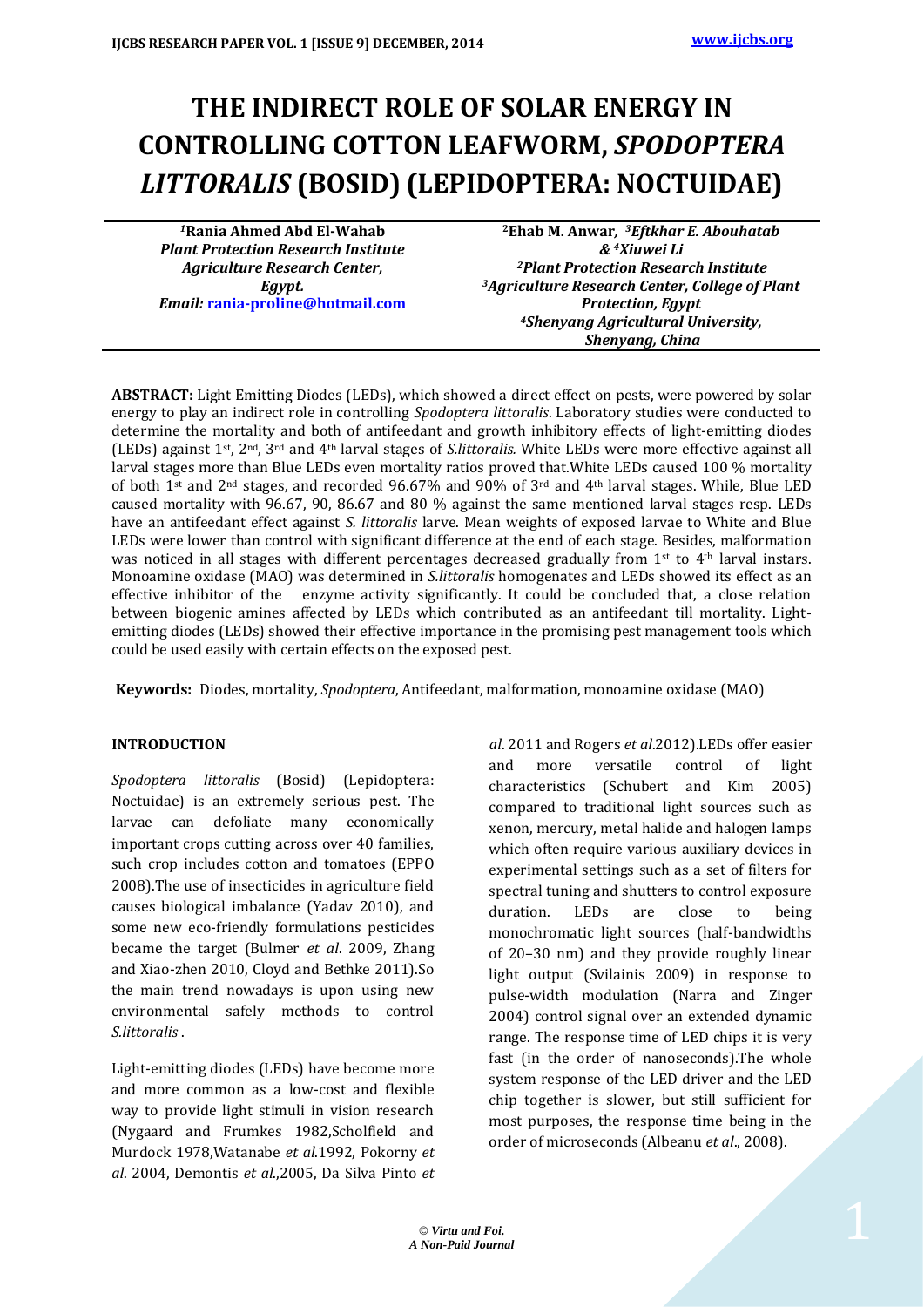An additional advantage of LEDs is their characteristic low electromagnetic interference (EMI) emission (Svilainis 2012), as compared to cathode ray tube (CRT) monitors that can cause significant electromagnetic interference to electrical cables (Hogg 2006), making them especially suitable to be used with electrophysiological techniques such as electroretinography ( Fadda and Falsini 1997), magnetoencephalography (Wilson *et al*. 2009), and electroencephalography (Da Silva Pinto *et al*. 2011) in which the physiological potentials are typically very weak and are prone for artifacts. LEDs are typically controlled with a discrete on–off PWM signal, in which the ontime (duty cycle) is in theory linearly proportional to the light output (Rumyantsev *et al*., 2004 and Salzberg *et al*., 2005).

Arduino [http://arduino.cc/], is an easy-to-use hardware and software and it has been employed in scientific applications .They were such as LED light control of an open-source in vivo multispectral imaging system for rodents (Sun *et al*.,2010),teaching violin bowing by providing an interface for combining motion sensing and vibrotactile feedback (Van Der Linden *et al*.,2011), wearable computing (Isoyama *et al*.,2011), and in cross-disciplinary teaching of biology and computer science (Grasel *et al*.,2010).

LEDs could be contributed strongly in pest control as attracting light traps as a photoresponse of the tobacco whitefly to lightemitting diodes of four different wavelengths and various intensities in an LED-equipped Ymaze chamber and compared with the response to black light (BL), which is typically used in commercial traps (Kim *et al*. 2012).The BL showed the highest attraction rate (90.3%) to *Bemisia tabaci*, followed by a similarly strong attraction to the blue LED (89.0%), the yellow LED (87.7%), the green LED (85.3%), and the red LED (84.3%). These results suggest that energy-efficient LEDs could be used for more environmentally friendly insect control.

The aim of this work is to reduce the using of pesticides to control *S.littoralis* by the conjugation between solar energy and LEDs in one arduino system which used to test its ability to play a role as an indirect control tool of insects. The mentioned system could be applied in greenhouses and any such places if it is being with successful constructed solar energy system.

#### **MATERIAS AND METHODS**

#### *Spodoptera littoralis* **Culture**

*Spodoptera littoralis* was cultured on leaves of the castor oil plant (*Ricinus communis* L.) in Plant Protection Research Institute, Agriculture Research Center, Mansoura Branch, Egypt. Larvae were kept at 25±1 °C, 70% RH and 12L: 12D of photoperiod. The second instar larval stage of the insect was used in the insecticidal bioassay.

### **- Solar Panel with Light Emitting Diodes (LEDs) System**

10Watt monocrystalline solar panel - 14" X 12" , 20-foot/18-gauge cables , 12V/3aH 20-hour battery,solar charge controller to protect battery from overcharge / overdischarge and Light Emitting Diodes (LEDs) were used to make the full required system.

LEDs with two colors, powered by solar energy were used effectively. LEDs provided 12 h light/12 h dark photoperiod at the duration of exposure.Treatments were done under two different light colors with broad- spectrumwhite LED and blue LED ,Table (1) showed the wavelength and voltage drop of the used two colors of LEDs, wheile control was under normal fluorescent light (Abd El-Wahab and Bursic 2014). Light quality and quantity were estimated using a Testo545 light meter (Testo, Germany). Tow colors were used and controlled by Arduino Uno C++ language was used in the programming to On/Off lights automatically. Six units of each color were used and placed, as one unit for each replicate.

#### **Table (1) Wavelengths of**

| Light<br>Color | Wavelength<br><b>Voltage drop</b><br>$\lceil nm \rceil$<br>ſАVI |                         |  |
|----------------|-----------------------------------------------------------------|-------------------------|--|
| Blue           | $450 < \lambda < 500$                                           | $2.48 < \Delta V < 3.7$ |  |
| White          | <b>Broad</b><br>spectrum                                        | $\Delta V = 3.5$        |  |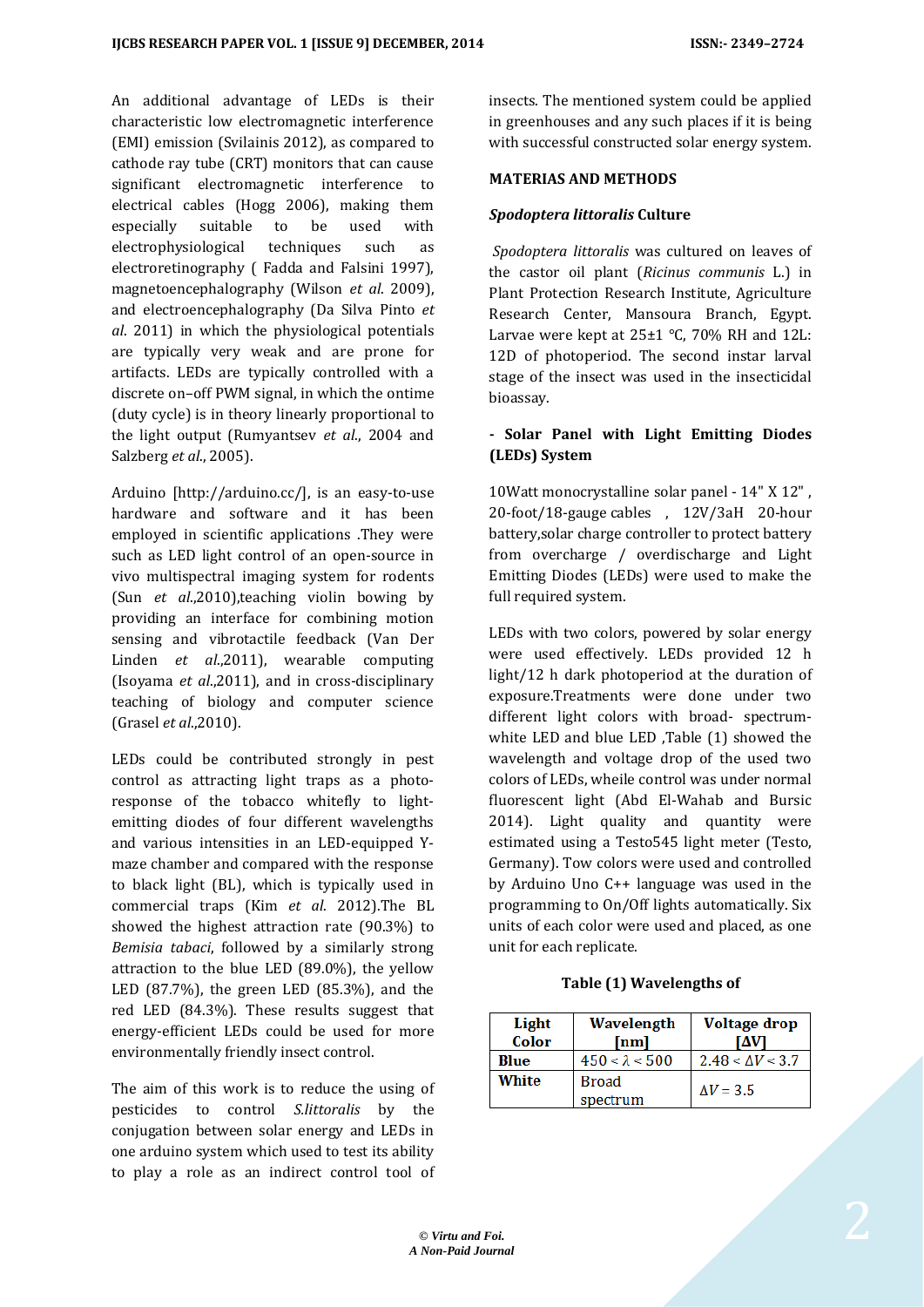#### **-Exposure to Light Emitting Diodes (LEDs)**

*S.littoralis* 1st,2nd, 3rd and 4th larval stages ,which were reared on discs of castor oil plant leaves, were exposed to Light Emitting Diodes (LEDs) with the two main colors, White and Blue controlled by Arduino and powered by solar energy .Each treatment had three replicates with 30 larvae/treatment . In each experiment, estimation effect of LEDs on exposed larvae such as mortality (Percentages of larvae affected by LEDs), antifeedant (Depending on the mean weight of larvae before and after treatment compared with control), and malformation (Percentages of deformed larvae affected by LEDs).

#### **-Monoamine oxidase (MAO-A) Determination**

MAO-A is flavin adenine dinucleotide (FAD) containing enzymes which are tightly anchored to the mitochondrial outer membrane. To determine the MAO-A inhibition potencies of LEDs, the extent by which LEDs treatments able to reduce the rate of the MAO-catalyzed oxidation of Kynuramine, were measured. Kynuramine is non-fluorescent until undergoing MAO-catalyzed oxidative deamination and subsequent ring closure to yield 4 hydroxyquinoline, a fluorescent metabolite. The concentrations of the MAO-generated 4hydroxyquinoline in the incubation mixtures was determined by comparing the fluorescence emitted by the samples to that of known amounts of authentic 4-hydroxyquinoline at excitation (310 nm) and emission (400 nm) wavelengths. Microsomes prepared from insect cells expressing recombinant human MAO-A and MAOB (5 mg/mL) obtained from Sigma–Aldrich and were pre-aliquoted and stored at -70°C. All enzymatic reactions were carried out to a final volume of 500 µL in potassium phosphate buffer (100 mM, pH 7.4, made isotonic with KCl, 20.2 mM) and contained kynuramine as substrate, MAO-A or MAO-B (0.0075 mg/mL) and various concentrations of the test inhibitor (LEDs colors) (0–10.0 mg/ml). Stock solutions of the test inhibitors were prepared in DMSO and added to the reactions to yield a final concentration of  $4\%$  (v/v) DMSO. The reactions were carried out for 20 min at 37°C and were terminated with the addition of 200 µL NaOH (2 N). After the addition of distilled water (1200

µL) to each reaction, the reactions were centrifuged for 10 min at  $16000 \times g$ . To determine the concentrations of the MAOgenerated 4-hydroxyquinoline in the reactions, the fluorescence of the supernatant at an excitation wavelength of 310 nm and an emission wavelength of 400 nm were measured (Novaroli, et al. 2005). Quantitative estimations of 4 hydroxyquinoline were made with the aid of a linear calibration curve ranging from 0.047 to 1.56 µM of the reference standard dissolved in potassium phosphate buffer (100 mM, pH 7.4). Each calibration standard was prepared to a final volume of  $500 \mu L$  in potassium phosphate buffer (100 mM, pH 7.4) and contained 4% DMSO. To each standard was also added 200 µL NaOH (2 N) and 1200 µL distilled water. IC50 values were determined according to Strydom *et al.* (2010) and Cheng and Prusoff (1973).

## **- Data Analysis**

SPSS (V.16) was used to show differences among treatments with LEDs. Paired samples test, Kendall's Wa Coefficient, Chi-Square and One-Sample Kolmogorov-Smirnov Test were used to test significance among groups through experiments in the present research.

#### **RESULTS AND DISCUSSION**

## **1-LEDs direct effect on** *S. littoralis*

Gained results were analyzed depending on the concerned relation test statics between LED colors and their impact that caused mortality of each exposed larval stage of *Spodoptera littoralis* in comparable with control Table (2).

White LEDs caused 100 % mortality of both 1st and 2nd stages while mortality percentages recorded 96.67% and 90% of 3rd and 4th larval stages, respectively. Therefore, Blue LED caused in general mortality also but lower than that occurred in case with White LED. Blue LEDs showed mortality with 96.67, 90, 86.67 and 80 % against 1st,2nd,3rd and 4th larval stages of *S.littoralis*, resp. There was a noticed significant difference between treatments in the same larval stage (Paired Samples Correlations=- .074\*\*) and increased when comparison was among treated stages (Paired Samples Correlations=-.898\*\*).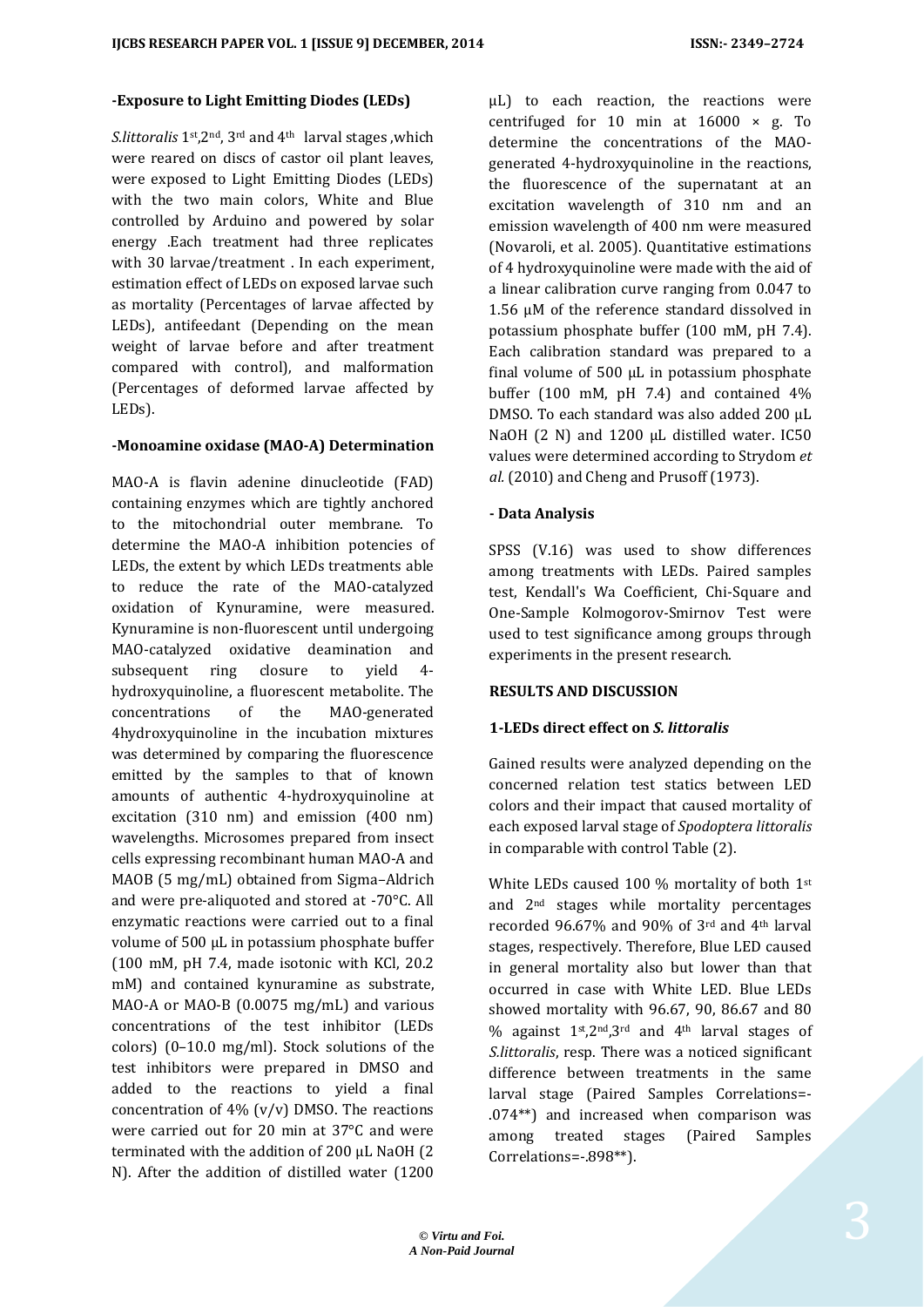#### **Table (2) Effect of Light Emitting Diodes (LEDs) on larval stages of** *Spodoptera littoralis*

|                 |                | $\frac{0}{0}$    | Weight      | $\frac{0}{0}$       |
|-----------------|----------------|------------------|-------------|---------------------|
| Larval          | <b>LEDs</b>    | <b>Mortality</b> | (10 Larvae) | <b>Malformation</b> |
| <b>Stages</b>   | <b>Colors</b>  |                  | gram        |                     |
| 1 <sup>st</sup> | White          | 100              | 0.0003      | 70                  |
|                 | Blue           | 96.67            | 0.0005      | 63.33               |
| 2 <sub>nd</sub> | White          | 100              | 0.0002      | 50                  |
|                 | Blue           | 90               | 0.0006      | 43.33               |
| 3rd             | White          | 96.67            | 0.0004      | 43.33               |
|                 | Blue           | 86.67            | 0.0035      | 33.33               |
| 4 <sup>th</sup> | White          | 90               | 0.0037      | 27.27               |
|                 | Blue           | 80               | 0.0075      | 23.33               |
| 1 <sup>st</sup> |                |                  | 0.0011      |                     |
| 2 <sub>nd</sub> | <b>CONTROL</b> |                  | 0.0023      |                     |
| <b>3rd</b>      |                |                  | 0.0064      |                     |
| 4 <sup>th</sup> |                |                  | 0.0116      |                     |

## **2-LEDs as Insect Growth Regulators (IGRs) against** *S. littoralis*

Revealed data were analyzed depending on the concerned relation test statics between LED colors and their effect as insect growth regulators (IGRs) on each exposed larval stage of *Spodoptera littoralis* in comparable with control Table (2). Insects larvae were malformed mainly during ecdysis after exposing to LEDs.White LEDs caused malformation with 70, 50, 43.33 and 27.27 % of 1st, 2nd, 3rd and 4th larval stages, while Blue LEDs caused 63.33, 43.33, 33.33 and 23.33 % against the same mentioned arrangement. resp. There was no a significant difference between treatments in the same larval stage but it was noticed when comparison was among treated stages at 5% (Kendall's Wa Coefficient of Concordance =0.111, Chi-Square=1.333).

## **3- LEDs as Antifeedant Assessment against** *S. littoralis*

Table (2) showed the effect of LEDs and antifeedant against *S. littoralis* .It was assessed through weight of tested larval stages before and after treatments in comparison with control.

Revealed data were analyzed depending on the concerned relation test statics between LED colors and their effect as antifeedant on each exposed larval stage of *Spodoptera littoralis* in comparable with control with significant difference at 1% among larval stages affected by treatments (Kendall's Wa Coefficient of Concordance =0.917, Chi-Square=11).Mean weight of larvae exposed to White and Blue LEDs were lower than control with highly significant difference at 1% among treatments (Kendall's Wa Coefficient of Concordance =1, Chi-Square=12).Reaction of both significant antifeedant effect of LEDs treatments on tested larval stages showed clearly by (Kendall's Wa Coefficient of Concordance =0.775, Chi-Square=18.591).

## **-Effect of Light Emitting Diodes (LEDs) on monoamine oxidase of** *Spodoptera littoralis*

Monoamino oxidase was inhibited effectively by LEDs especially White color (Fig. 1). The specific activity of monoamino oxidase in the control showed significantly higher increase than that in treatments  $(P < 0.05)$ . Fig.  $(1)$  Showed that White LEDs inhibited MAO with 1.24, 2.85, 6.45 and 7.59 and Blue LED caused 1.62, 3.90, 7.33 and 8.04 μg/larva/ minute in comparable with control (3.67, 5.29, 9.24 and 10.33 μg/larva/ minute) of tested larval stages. Partial correlation among treatments showed highly significance (2-tailed).

Through gained results, it could be mentioned that there was a close relation between biogenic amines affected treatments and contributed in the stop feeding of tested pest and kept them as so till death occurred.So antifeedant directly to mortality as a response of LEDs.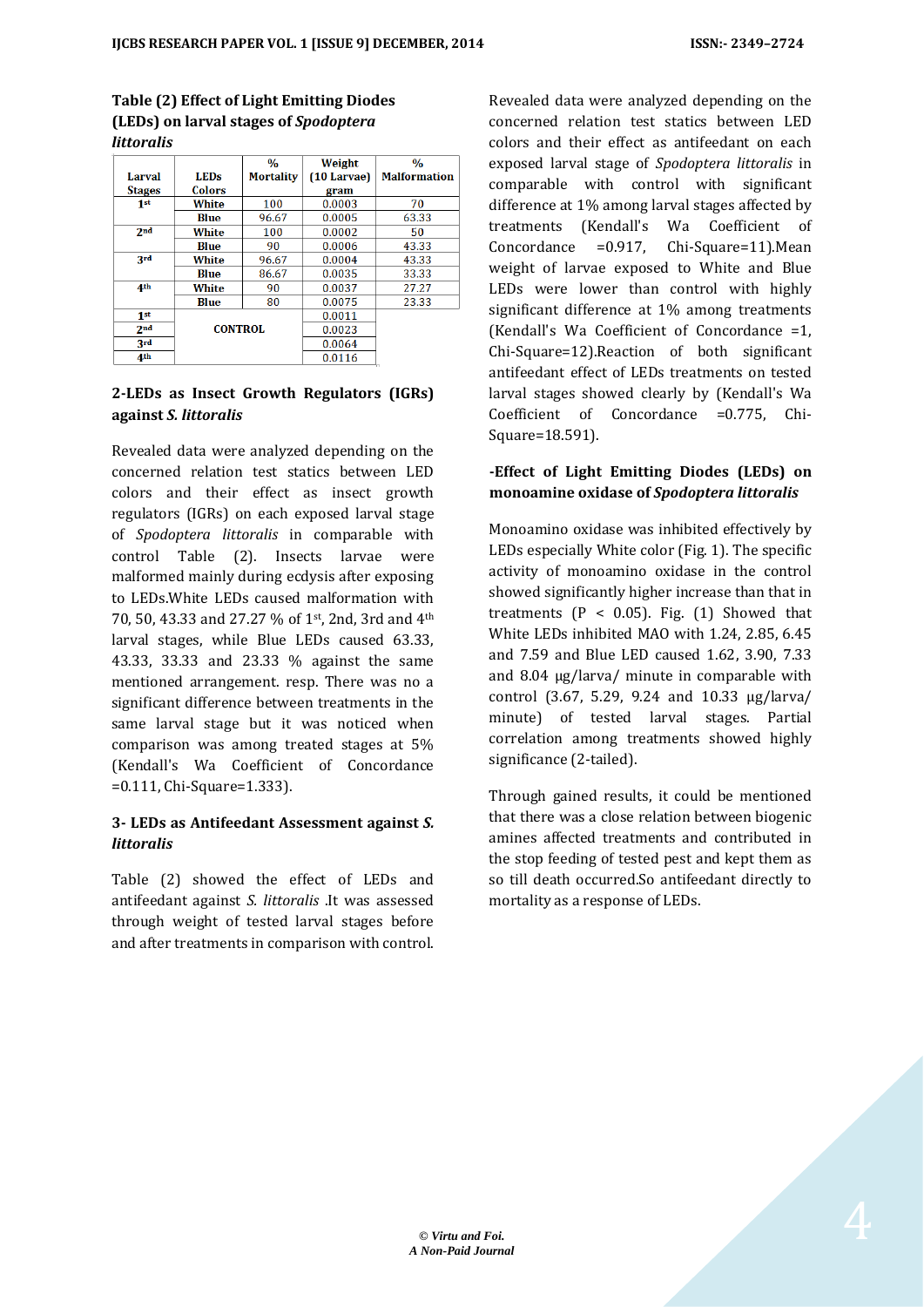

One-Sample Kolmogorov-Smirnov Test showed highly significance (2.192<sup>\*\*</sup> at 1%) among LEDs treatments especially with White LED and less significant difference (1.878\* at 5%) was among tested larval stages of *S.littoralis*.Moreover, Kendall's Coefficient of Concordance (0.339\*\*) showed the highest significant differences of LEDs treatments on larval stages of *S.littoralis*.

## **DISCUSSION**

Sustainable crop production is a way of growing or raising food in an ecologically and ethically responsible manner. This includes adhering to agricultural and food production practices that do not harm the environment, and able to use renewable energy resources such as solar energy.In addition, sustainable crop production practices can lead to higher yields over time, with less need for expensive and environmentally damaging inputs.

The application of renewable energy technologies can be assumed to have a positive impact on agricultural output and can improve pest control methods such as operating LEDs which proved their effects on *S.littoralis* larvae.

Solar energy used before in invention as solar insect killer and catcher which included a casing, a solar plate, a power supply, a control switch, a timer, a circuit board and a plurality of lightemitting elements to emit the lights having various wavelengths. But that system used to kill or catch the insects and prepared with a water-collecting basin outdoors. When the

casing emits the lights having various wavelengths according to the preset timings, many kinds of insects can be attracted by the lights and then fly into the water-collecting basin. As a result, the insects cannot escape from the water collecting basin or water collecting pit and be captured therein (Lin 2007).The main difference in the present research is mainly on the effect of LEDs on *S.littoralis* larvae which were not used as attractants but as a control instrument powered by solar energy.

The mode of action of LEDs against various insects and mites is close to that by Formamidine and the poisoning symptoms of both are distinctly different from other pesticides. Their proposed action is the inhibition of the enzyme monoamine oxidase, which is responsible for degrading the neurotransmitters norepinephrine and serotonin (Ware and Whitacre 2004). This results in the accumulation of these compounds, which are known as biogenic amines. Affected insects become quiescent and die and that was the same which occurred by LEDs also.

LEDs affected insects successfully with highly attractiveness of their predators (Abd El-Wahab *et al*. 2014).LEDs are totally safe and can attract such predators to each prey in addition to the direct effects on pests (Abd El-Wahab and Abouhatab, 2014),which are so close to biogenic amines-based-pesticides (neonicotinoids and formamidines) but not with their disruptive effects on biogenic amine signaling causing

5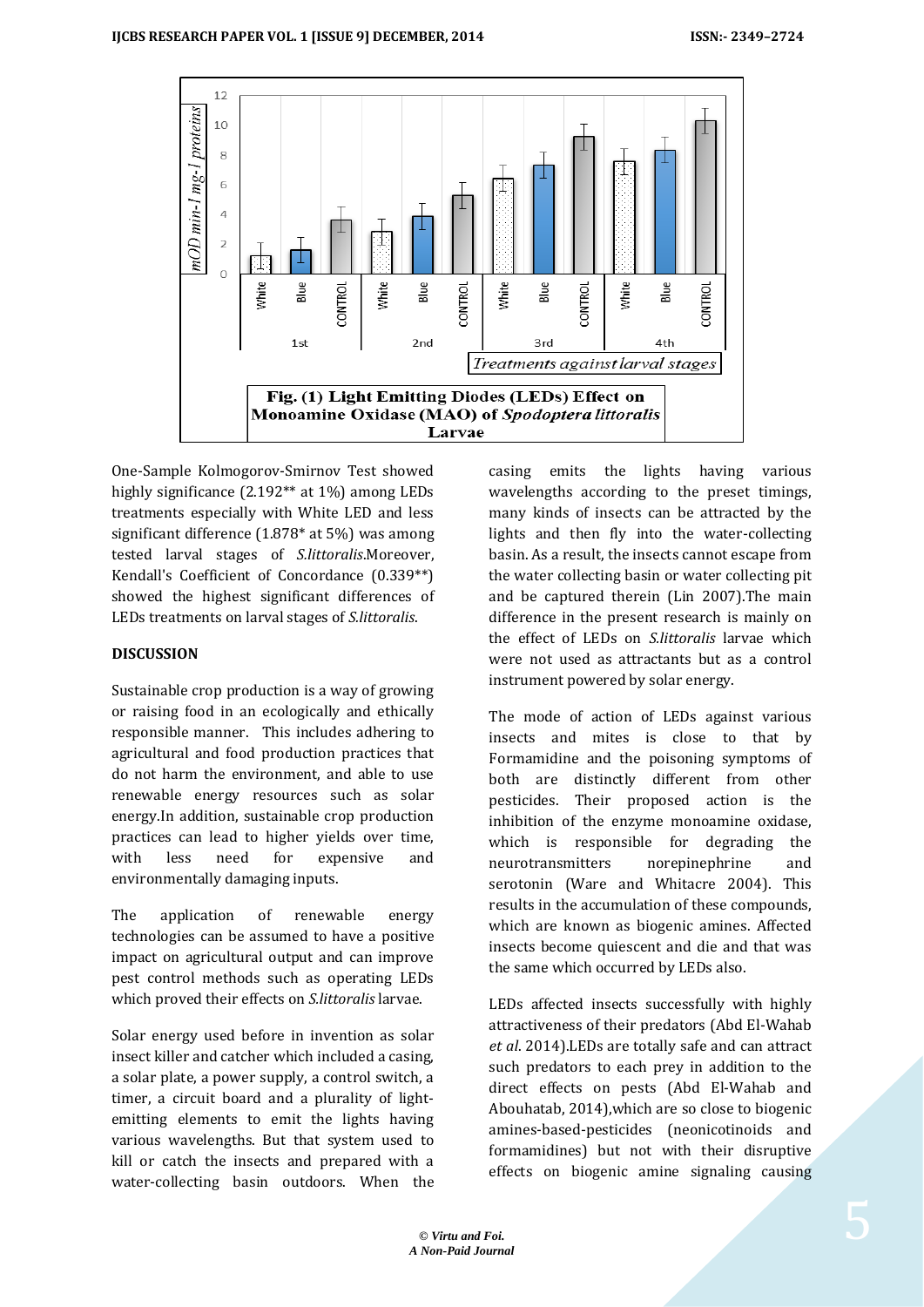olfactory dysfunction in honeybees (Farooqui 2013) .

Biogenic amines have a wide variety of functions in both the central and peripheral nervous systems of insects. They can act as neurotransmitters, neuromodulators and even circulating neurohormones. Although our knowledge about the pharmacology of the receptors that mediate the actions of biogenic amines in insects is increasing, at present there is only one known example of a pesticide that activates biogenic amine receptors. The knowledge of the mode of action of insect biogenic amine receptors is mediated through second messenger systems. However, Evans (1985) mentioned that no pesticides are known to bring about their actions by directly interfering with second messenger systems in insects ,but now and after our research, it can be said that LEDs which are ecofriendly are able to do so action without any bad hazards of pesticides.

Biogenic amines could be revealed potential new target sites for the development of future pesticides such as targeted in the present paper by LEDs and also as mentioned by Fuchs *et al.* (2014).They recently proved that biogenic amines affected mosquito fertility. Even egg melanisation was regulated by adrenergic signalling, whose disruption caused premature melanisation specifically through the action of tyramine. The strong cumulative negative effect was on mosquito locomotion and survival. Dopaminergic and serotonergic antagonists such as amitriptyline and citalopram recapitulated this effect.

#### **CONCLUSION**

LEDs played an important role to control *Spodoptera littoralis* as:

- $\triangleright$  Antifeedants. Depending on the condensed biogenic amines.
- IGRs .Insects larvae were malformed mainly during ecdysis.
- Biocides: Because larvae were killed biologically without any chemicals.

## **REFERENCES**

**1.** Abd El-Wahab R A and Abouhatab E E (2014) Effects of Light Emitting Diodes (LEDs) On the Insect Predators Behavior against the Two Forms of Tetranychus urticae Koch . Int J Chem Biol Sci (IJCBS) 1 (4): 36-45

- **2.** Abd El-Wahab and Bursic (2014) Light Emitting Diodes (LEDs) Reduce Vertimec, Resistance in *Tetranychus urticae* . Int J Chem Biol Sci (IJCBS) 1 (3): 28-40
- **3.** Abd El-Wahab R.A. and Lazic S. and Bursic V(2014) Compatibility among Insect Predators and Light Emitting Diodes (LEDs) against the two forms of *Tetranychus urticae* in Greenhouses. Int J Chem Biol Sci (IJCBS) 1 (5): 20-27.
- **4.** Albeanu DF, Soucy E, Sato TF, Meister M and Murthy VN (2008) LED arrays as cost effective and efficient light sources for widefield microscopy. PLoS ONE. 3 (5):2146-2148.
- **5.** Bulmer MS Bacheletb I, Ramanb R, Rosengaus B and Sasisekharan R (2009) Targeting an antimicrobial effector function in insect immunity as a pest control strategy. PNAS. 106(31):1265212657.
- **6.** Cheng YC and Prusoff WH (1973). Relationship between the inhibition constant (KI) and the concentration of inhibitor which causes 50 per cent inhibition (I50) of an enzymatic reaction. Biochem. Pharmacol., 22(23): 3099- 3108
- **7.** Cloyd RA and Bethke JA (2011) Impact of neonicotinoid insecticides on natural enemies in greenhouse and interiorscape environments. Pest Manage. Sci. 67(1): 3-9.
- **8.** Da Silva Pinto MA, de Souza JS, Baron J and Tierra-Criollo CJ (2011) A low-cost: portable, micro-controlled device for multi-channel LED visual stimulation. J Neurosci Methods. 197 (1): 82–91.
- **9.** Demontis GC, Sbrana A, Gargini C and Cervetto L (2005) a simple and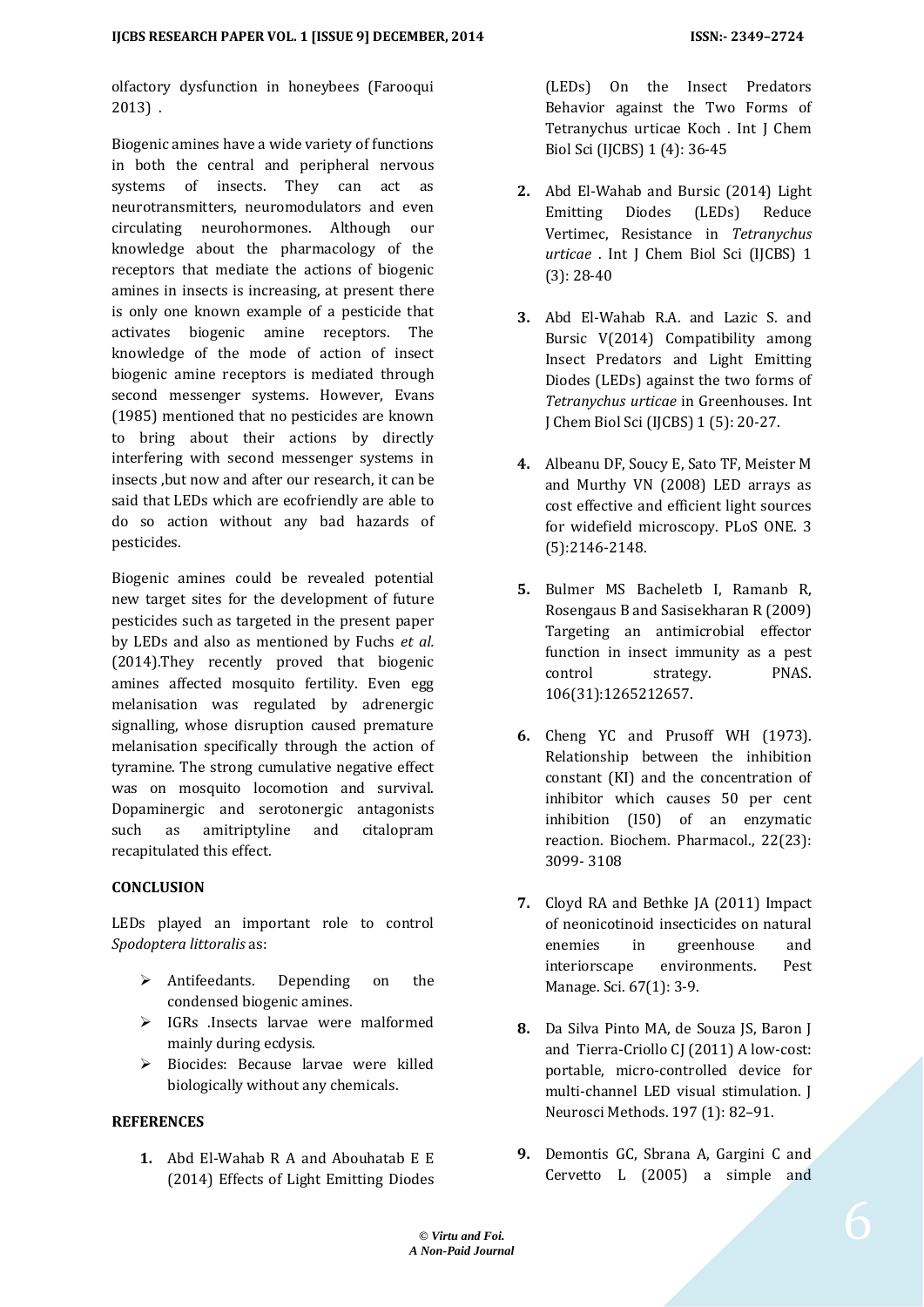inexpensive light source for research in visual neuroscience.J Neurosci Methods. 146 (1): 13–21.

- **10.** EPPO (2008) European and Mediterranean Plant Protection Organization. *Spodoptera litura* Fabricious EPPO Bull. 9:142-146.
- **11.** Evans PD (1985) Biogenic amines and second messenger systems in insects. Approaches to New Leads for Insecticides, Proc Life Sci: 117-131.
- **12.** Fadda A and Falsini B (1997) Precision LED-based stimulator for focal electroretinography. Med Biol Eng Comput. 35 (4): 441–444.
- **13.** Farooqui T (2013) A potential link among biogenic amines-based pesticides, learning and memory, and colony collapse disorder: A unique hypothesis. Neurochem Int. http://bit.ly/13A Wpuz
- **14.** Fuchs S, Rende E, Crisanti A and Nolan T (2014) Disruption of aminergic signalling reveals novel compounds with distinct inhibitory effects on mosquito reproduction, locomotor function and survival. Sci Reports 4, Article No: 5526. Doi: 10. 1038 / srep 05526.http://www.nature.com/srep/ 2014 [/140702](http://www.nature.com/srep%20/%202014/140702/srep05526/full/srep05526.html) /srep [05526/full/srep05526.html](http://www.nature.com/srep%20/%202014/140702/srep05526/full/srep05526.html)
- **15.** Grasel J, Vonnegut W and Dodds Z (2010) Bitwise biology: cross disciplinary physical computing a top the Arduino. 2010 AAAI spring symposium series.
- **16.** Hogg C (2006) Stimulus devices, calibration, and measurement of light.JR Heckenlively, GB Arden (Eds.), Principles and practice of clinical electrophysiology of vision (2nd ed.), The MIT Press, Cambridge.
- **17.** Isoyama N, Terada T, Akita J and Tsukamoto M (2011) A method to control LED blinking for position

detection of devices on conductive clothes. Proceedings of the 9th international conference on advances in mobile computing and multimedia. MoMM, ACM, New York, NY, USA, pp. 123–130.

- **18.** Kim M G, Yang J Y, Chung N H and Lee H S (2012) Photo response of tobacco whitefly, *Bemisia tabaci* gennadius (Hemiptera: Aleyrodidae), to light emitting diodes. J Korean Soc Appl Biol Chem.55 (4): 567-569.
- **19.** Narra P and Zinger DS (2004) An effective LED dimming approach.IEEE industry applications conference, 2004, 39th IAS annual meeting, vol. 3. IEEE: 1671–167.
- **20.** Nygaard RW and Frumkes TE (1982) LEDs: convenient: inexpensive sources for visual experimentation. Vision Res, 22 (4): 435–440.
- 21. Pokorny J. Smithson HE and Quinlan J (2004) Photostimulator allowing independent control of rods and the three cone types .Vis Neurosci, 21 (03) , pp. 263–267.
- **22.** Rogers B, Shih YI, Garza BL, Harrison JM, Roby J and Duong TQ (2012) A low cost color visual stimulator for MRI.J Neurosci Methods, 204 (2) : 379–382.
- **23.** Rumyantsev SL, Shur MS, Bilenko Y, Kosterin PV and Salzberg BM (2004) Low frequency noise and long-term stability of noncoherent light sources. J Appl Phys. 96 (2) (2004), pp. 966–969.
- **24.** Salzberg B, Kosterin P, Muschol M, Obaid A, Rumyantsev S and Bilenko Y (2005) An ultra-stable non-coherent light source for optical measurements in neuroscience and cell physiology. J Neurosci Methods. 141 (1): 165–169.
- **25.** Scholfield C and Murdock M (1978) Pulse-modulated light source for